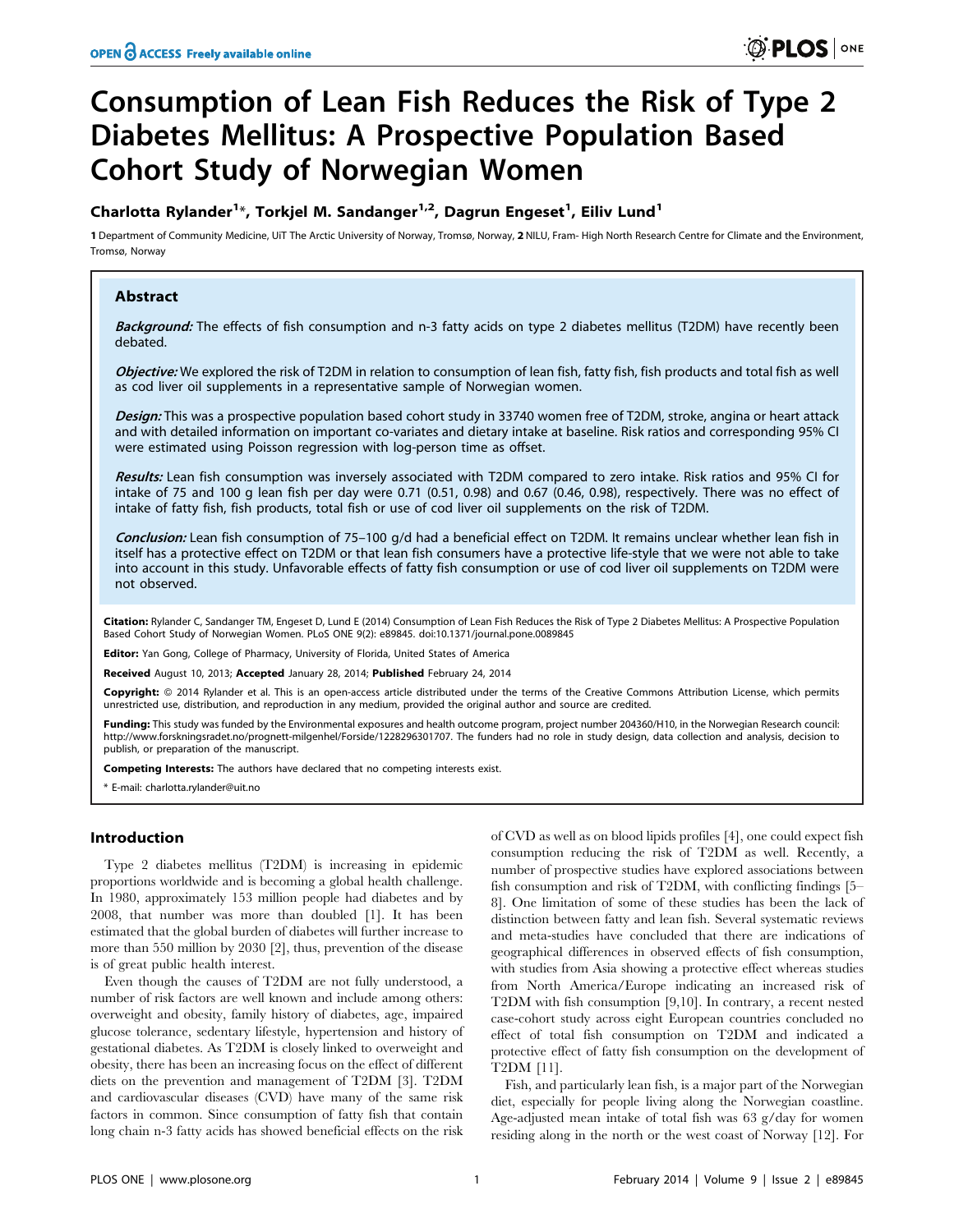Table 1. Self-reported baseline characteristics of the total study population ( $n = 33740$ ), the incident diabetes cases ( $n = 479$ ) and the non-diabetic subjects  $(n = 33261)$ .

|                                     |                             | Total (n = 33740) | Diabetes cases $(n = 479)$ | Non-diabetic subjects<br>$(n = 33261)$ | p-value <sup>a</sup> |
|-------------------------------------|-----------------------------|-------------------|----------------------------|----------------------------------------|----------------------|
| Age (years)                         | Mean age at enrollment 47.9 |                   | 48.7                       | 47.9                                   | $2.3e-6$             |
|                                     | Min-max                     | $40 - 55$         | $40 - 55$                  | $40 - 55$                              |                      |
| Energy intake (kcal/d)              | Mean                        | 1683              | 1668                       | 1683                                   | $3.9e-1$             |
|                                     | Median                      | 1657              | 1619                       | 1657                                   |                      |
|                                     | Min-Max                     | 676-3632          | 774-3082                   | 676-3632                               |                      |
| Carbohydrates (g/d)                 | Mean                        | 197               | 192                        | 197                                    | $2.0e-2$             |
|                                     | Median                      | 194               | 186                        | 194                                    |                      |
|                                     | Min-Max                     | 37.8-420          | 74.4-381                   | 37.8-420                               |                      |
| Saturated fat (g/d)                 | Mean                        | 25.8              | 25.5                       | 25.8                                   | $2.9e-1$             |
|                                     | Median                      | 24.7              | 24.0                       | 24.7                                   |                      |
|                                     | Min-Max                     | $1.05 - 90.3$     | $4.8 - 57.2$               | $1.05 - 90.3$                          |                      |
| <b>BMI</b> (%)                      | $<$ 25                      | 65.0              | 21.9                       | 65.7                                   | $2.2e-16$            |
|                                     | $25 - 30$                   | 27.3              | 36.4                       | 27.2                                   |                      |
|                                     | >30                         | 7.6               | 34.9                       | 7.2                                    |                      |
| Years of education (%) <sup>b</sup> | $<$ 10                      | 20.4              | 27.2                       | 20.3                                   | $1.5e-5$             |
|                                     | $10 - 12$                   | 24.4              | 28.0                       | 24.3                                   |                      |
|                                     | $>12$                       | 55.2              | 44.8                       | 55.4                                   |                      |
| Physical activity (%)               | Low                         | 12.0              | 22.5                       | 11.9                                   | 8.0e-12              |
|                                     | Moderate                    | 75.1              | 67.2                       | 75.2                                   |                      |
|                                     | High                        | 12.9              | 10.2                       | 12.9                                   |                      |
| <b>Smoking status (%)</b>           | Never                       | 37.7              | 32.1                       | 37.8                                   | $4.0e-2$             |
|                                     | Former                      | 31.4              | 33.8                       | 31.4                                   |                      |
|                                     | Current                     | 31.9              | 34.0                       | 30.8                                   |                      |
| Hypertension (%)                    | No                          | 90.5              | 71.4                       | 90.7                                   | $2.2e-16$            |
|                                     | Yes                         | 9.5               | 28.6                       | 9.3                                    |                      |
| Alcohol consumption (%)             | 0 g/d                       | 18.6              | 27.6                       | 18.4                                   | 4.4e-7               |
|                                     | $1 - 50$ g/d                | 40.0              | 40.5                       | 40.0                                   |                      |
|                                     | 50-100 g/d                  | 29.1              | 23.4                       | 29.2                                   |                      |
|                                     | $>100$ g/d                  | 12.3              | 10.8                       | 12.4                                   |                      |

<sup>a</sup>The p-value refers to the difference between diabetic and non-diabetic individuals.

 $<sup>b</sup>$ Missing information on education, n = 1148.</sup>

doi:10.1371/journal.pone.0089845.t001

women living in southeast Norway the corresponding number were 42 g/d. Even though there are geographical differences, Norwegian middle-aged women consume almost twice as much fish as women in the other Scandinavian countries and almost five times as much as women from the Netherlands [12]. The Norwegian Directorate of Health recommends people in general, and young people particular, to consume at least two servings of fish per week. A large proportion (45%) of Norwegian middle-aged women also uses cod liver oil as dietary supplements regularly [13]. Cod liver oil supplements, as well as fatty fish, contain longchain n-3 fatty acids. A number of clinical trials have addressed the relationship between long chained n-3 fatty acids and the glucose metabolism. Some have indicated reduced insulin sensitivity among obese or diabetic subjects after treatment with n-3 supplements [14,15], however a recent meta-analysis of 11 clinical trials concluded no effect [16].

As Norwegian women have a high intake of fish as well as a regular use of n-3 supplements, this study was conducted to explore the risk of T2DM in relation consumption of lean fish, fatty fish, processed fish products, total fish and cod liver oil supplements.

## Subjects and Methods

## The Norwegian Woman and Cancer Study

The Norwegian Women and Cancer Study (NOWAC) is a national representative cohort study that was initiated in 1991 with the aim of exploring associations between lifestyle and cancer among Norwegian women. Detailed information about study design, population and procedures has been described elsewhere [17]. The external validity of NOWAC has also been thoroughly validated [18]. Currently, more than 170 000 Norwegian women aged 30–70 years have been enrolled in the study. All participants have answered one to four questionnaires about their current health status and different lifestyle habits, including diet. The questionnaires have been distributed in series and the questions in the different series have varied depending on age group and hypothesis tested; however, some questions have been common in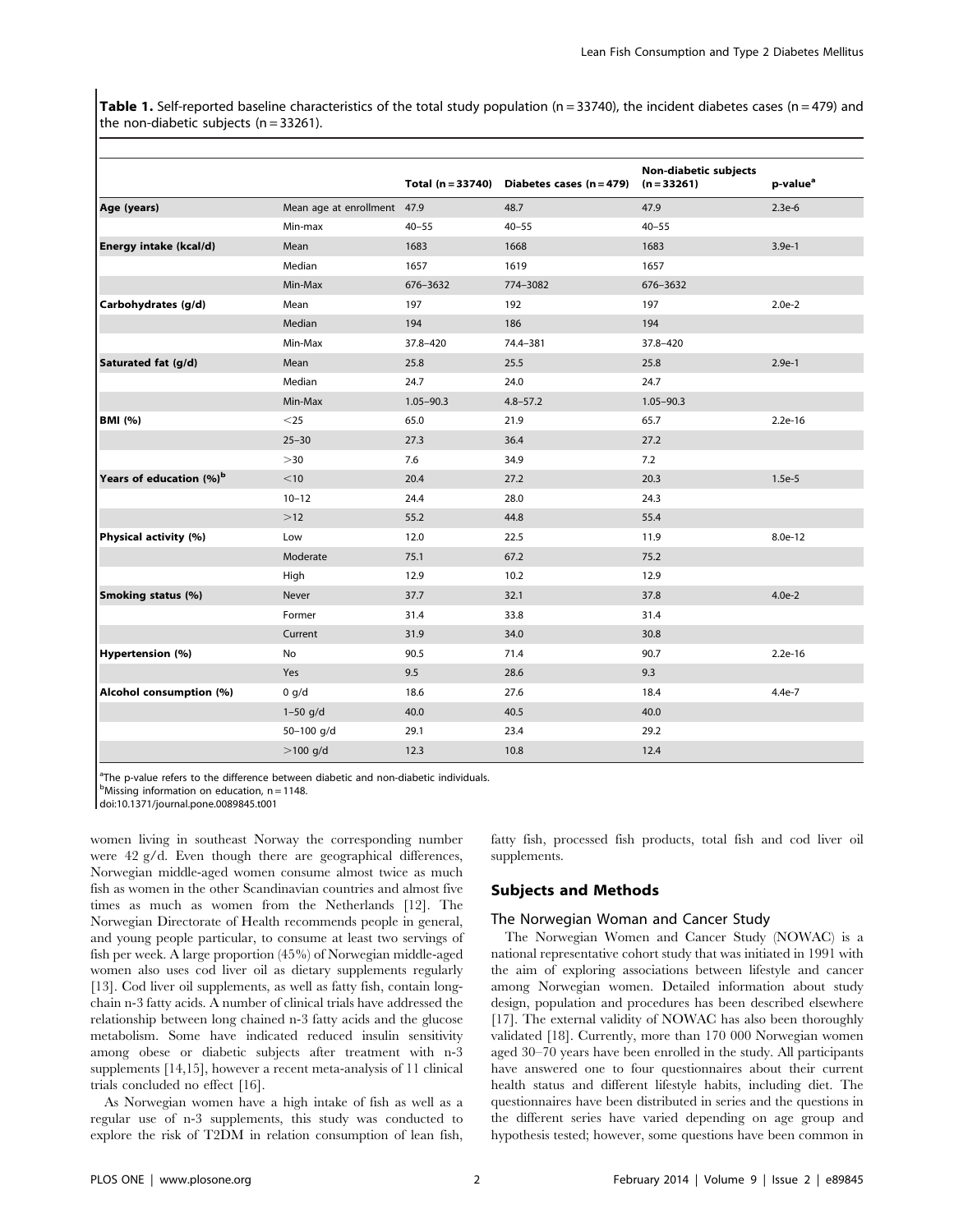Table 2. Crude risk ratios (RR) with 95% confidence intervals (95% CI) and age-adjusted RR (95% CI) of T2DM in relation to a number of co-variates and exposure variables.

|                                    | <b>RR</b> <sub>crude</sub> (95% CI) | p-value   | RR <sub>age-adjusted</sub> (95% CI) | p-value     |
|------------------------------------|-------------------------------------|-----------|-------------------------------------|-------------|
| Age (years)                        | 1.04 (1.02, 1.06)                   | $1.2e-4$  |                                     |             |
| BMI ( $kg/m2$ )                    |                                     |           |                                     |             |
| $<$ 25 (n = 21946)                 | 1.00                                |           | 1.00                                |             |
| $25-30$ (n = 9222)                 | 4.38 (3.45, 5.55)                   | $<$ 2e-16 | 4.31 (3.40, 5.47)                   | $<$ 2.0e-16 |
| $>$ 30 (n = 2572)                  | 15.4 (12.1, 19.6)                   | $<$ 2e-16 | 15.2 (11.9, 19.3)                   | $<$ 2.0e-16 |
| <b>Physical activity</b>           |                                     |           |                                     |             |
| Low $(n = 4065)$                   | 1.00                                |           | 1.00                                |             |
| Medium $(n = 25326)$               | $0.47$ $(0.38, 0.59)$               | 1.5e-11   | $0.48$ $(0.39, 0.60)$               | 4.7e-11     |
| High $(n = 4349)$                  | $0.42$ (0.30, 0.59)                 | $4.3e-7$  | $0.43$ $(0.31, 0.60)$               | $9.2e-7$    |
| <b>Hypertension</b>                |                                     |           |                                     |             |
| No $(n = 30520)$                   | 1.00                                |           | 1.00                                |             |
| Yes $(n = 3220)$                   | 3.89 (3.19, 4.74)                   | $<$ 2e-16 | 3.74 (3.06, 4.57)                   | $<$ 2.0e-16 |
| <b>Smoking status</b>              |                                     |           |                                     |             |
| Never $(n = 12720)$                | 1.00                                |           | 1.00                                |             |
| Former ( $n = 10603$ )             | 1.27 (1.02, 1.59)                   | $3.0e-2$  | 1.30 (1.04, 1.62)                   | $2.0e-2$    |
| Current ( $n = 10417$ )            | 1.31(1.05, 1.63)                    | $2.0e-2$  | 1.35 (1.08, 1.68)                   | $8.0e-3$    |
| <b>Education (years)</b>           |                                     |           |                                     |             |
| $<$ 10 (n = 6652)                  | 1.00                                |           | 1.00                                |             |
| $10-12$ (n = 7948)                 | $0.85$ $(0.67, 1.09)$               | $2.0e-1$  | $0.88$ $(0.69, 1.13)$               | $3.2e-1$    |
| $>12$ (n = 17992)                  | $0.60$ $(0.48, 0.75)$               | $5.6e-6$  | $0.63$ $(0.51, 0.79)$               | $6.5e-5$    |
| Alcohol consumption (g/d)          |                                     |           |                                     |             |
| 0 ( $n = 6257$ )                   | 1.00                                |           | 1.00                                |             |
| $<$ 50 (n = 13507)                 | $0.68$ $(0.54, 0.85)$               | $6.0e-4$  | $0.69$ $(0.55, 0.86)$               | $1.1e-3$    |
| $51-100$ (n = 9817)                | $0.53$ $(0.41, 0.69)$               | $9.4e-7$  | $0.54$ (0.42, 0.70)                 | $2.2e-6$    |
| $>100$ (n = 4159)                  | $0.46$ (0.32, 0.65)                 | $1.2e-5$  | $0.47$ $(0.33, 0.67)$               | $2.4e-5$    |
| Cod liver oil supplements          |                                     |           |                                     |             |
| No $(n = 18072)$                   | 1.00                                |           | 1.00                                |             |
| Yes $(n = 14763)$                  | $0.77$ $(0.64, 0.93)$               | $6.8e-3$  | 1.04 (1.02, 1.07)                   | $3.4e-3$    |
| Carbohydrates (per 50 g/d)         | $0.89$ $(0.82, 0.98)$               | $1.2e-2$  | $0.90$ $(0.82, 0.98)$               | $1.8e-2$    |
| Saturated fat(per 10 g/d)          | $0.96$ $(0.86, 1.06)$               | $3.9e-1$  | $0.97$ $(0.87, 1.07)$               | $5.3e-1$    |
| Total energy intake (per 500 kcal) | $0.95$ $(0.85, 1.06)$               | $3.4e-1$  | $0.96$ $(0.86, 1.07)$               | $4.5e-1$    |
| Lean fish (per 25 g/d)             | 1.02 (0.95, 1.11)                   | $5.7e-1$  | 1.01 (0.93, 1.10)                   | 7.9e-1      |
| Fatty fish (per 25 g/d)            | 1.13(1.01, 1.28)                    | $4.0e-2$  | $1.11$ (0.99, 1.25)                 | 7.8e-2      |
| Fish products (per 25 g/d)         | $1.04$ (0.95, 1.13)                 | 4.1e-1    | $1.04$ (0.96, 1.13)                 | $3.6e-1$    |
| Total fish (per 25 g/d)            | 1.04 (1.00, 1.09)                   | $2.8e-2$  | $1.04$ $(1.00, 1.08)$               | $5.1e-2$    |

doi:10.1371/journal.pone.0089845.t002

all series. Between 2003 and 2007, approximately 50 000 of the NOWAC participants also donated a blood sample. The latter constitute the NOWAC postgenome cohort [19].

## Ethics Statement

The NOWAC study was approved by the Regional Committee for Medical Research Ethics and the Norwegian Data Inspectorate. All participants gave written informed consent.

## NOWAC Food Frequency Questionnaire

The majority of the NOWAC questionnaires contain detailed questions on dietary habits. The participants were asked to record how often they consumed more than 90 different foodstuffs during the preceding year. Information about portion size was also included. The food frequency questionnaire (FFQ) has special emphasis on fish consumption. The NOWAC FFQ has been thoroughly validated by 24 h recalls [20], a test-retest study [21] and against serum phospholipid fatty acid composition as biomarkers of fish consumption [22]. The validation studies showed that the NOWAC FFQ has good ability to rank subjects according to food eaten frequently. The reproducibility of the NOWAC FFQ was in the same range as similar instruments. The validation study on fish consumption underlined the importance of distinction between fatty and lean fish and the inclusion of portion sizes in order to achieve high quality data.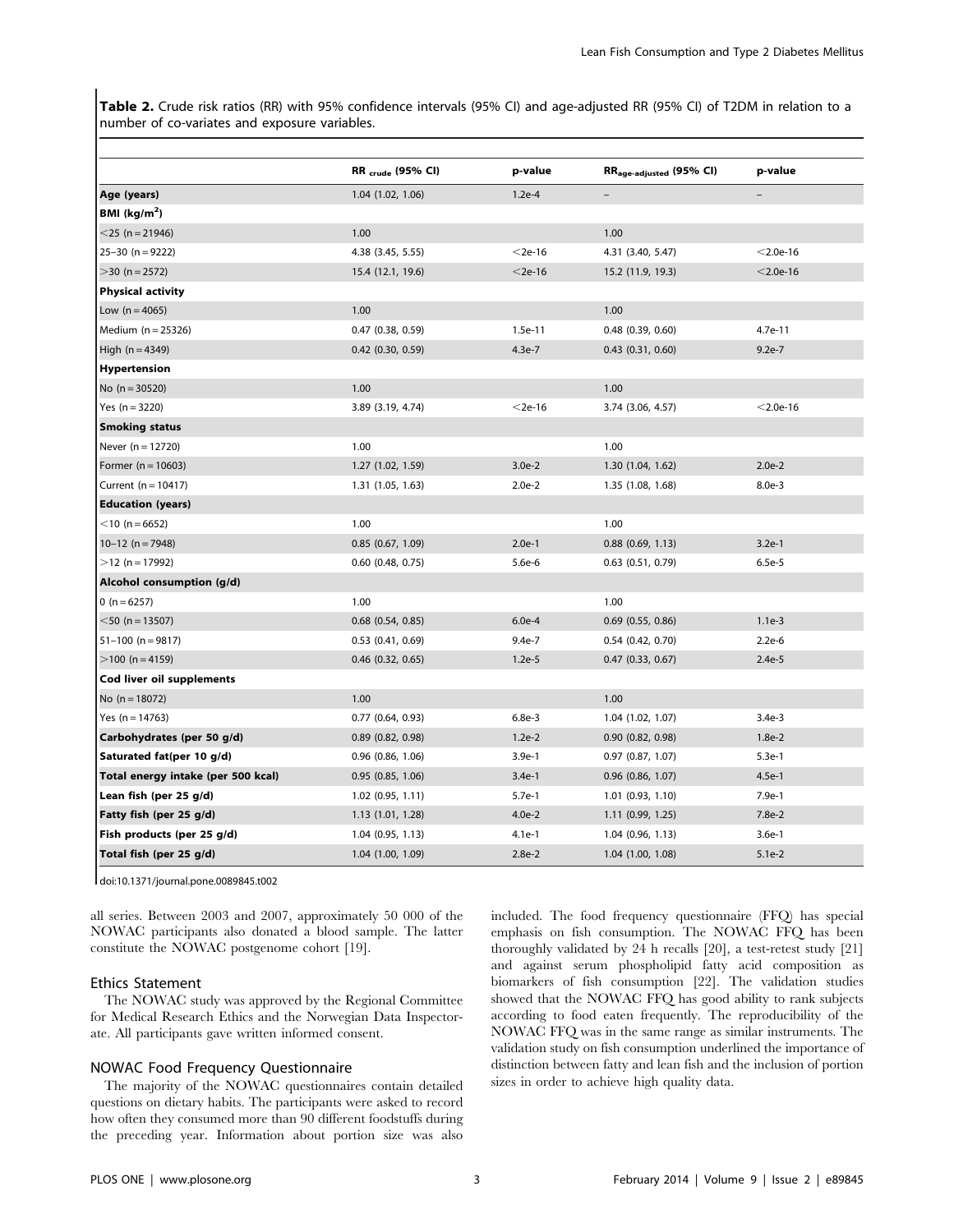

Figure 1. Risk ratios (RR) and 95% CI of T2DM by lean fish consumption. RRs are indicated by the solid line and the 95% CI by the dashed horizontal lines. Numbers are adjusted for BMI, hypertension, smoking status, age and physical activity. Median intake of lean fish in the study group is indicated by the dashed vertical line. doi:10.1371/journal.pone.0089845.g001

#### Cross-sectional Validation of Self-reported Diabetes

In the NOWAC questionnaire, the participants are asked if they have diabetes (yes/no) and at what age they got the diagnosis. There is no distinction between different types of diabetes. In order to ensure proper endpoints, we conducted a cross-sectional validation study of self-reported diabetes based on information from 47603 subjects. Between 2002 and 2007, these subjects answered their second or third questionnaire. Some of them also donated a blood sample. Criteria for being included in the validation study were a positive answer on self-reported diabetes. In total 1066 (2.2%) women reported having diabetes, of which a random sample of 400 subjects was drawn. Of the randomly selected 400 subjects, 226 (56.5%) had donated a blood sample. The 400 study subjects were identified by Statistics Norway and we were provided with full name and home address to the participants. Twenty-one women were either diseased or emigrated; therefore, the total number included in the validation study was 379.

The 379 subjects were invited to participate in the study through an invitational letter sent to their home address. The participants were asked to confirm their diabetes diagnosis. They were also asked what year they got their diagnosis and how they were treated for the disease. Additionally, we asked for permission to contact their general physician (GP) in order to confirm what type of diabetes the participants had (type 1, type 2 or other).

The GPs were contacted through a letter to their office where we asked for confirmation of the diabetes diagnosis, as well as year of diagnosis and type of diabetes. The validation study was approved by the Regional Committee for Medical Research Ethics.

Among the 379 subjects included in the validation study, the total response rate was 58%, corresponding to 217 subjects. Blood donors were more likely to respond (65%) than the non-donors (47%). Among the 211 subjects willing to participate in the study, 177 (84%) confirmed having T2DM. The remaining 34 subjects (16%) reported either T1DM (7.5%), gestational diabetes (1.4%), Mody 3  $(0.5\%)$  or other diagnosis  $(0.5\%)$ . Thirteen subjects  $(6.1\%)$ claimed never having any form of DM. Thus, the positive predictive value (PPV) of the questionnaire in regards to T2DM was 84%. PPV for all forms of diabetes was 93%. Excluding those refuting having diabetes showed that 89.4% of all diabetes cases were T2DM. Self-reported mean age at time for diagnosis for confirmed T2DM cases were 48 years (min-max: 36–61 years). For those subjects claiming having T1DM, the self-reported mean age at time for diagnosis were 44 years (min-max: 35–57 years). Only subjects confirming their T2DM diagnosis allowed us to contact their GP. The response rate among GPs was 82%. The GPs confirmed T2DM in 141 of 146 cases and disproved the diagnosis for five subjects. Thus, PPV of the second confirmation from the subjects was 97%.

Of the 177 women confirming their diabetes diagnosis, 39 had missing information on self-reported diabetes at their previous questionnaire. Of these 39, we received information about the year of diagnosis from 30 GPs. When comparing year of diagnosis to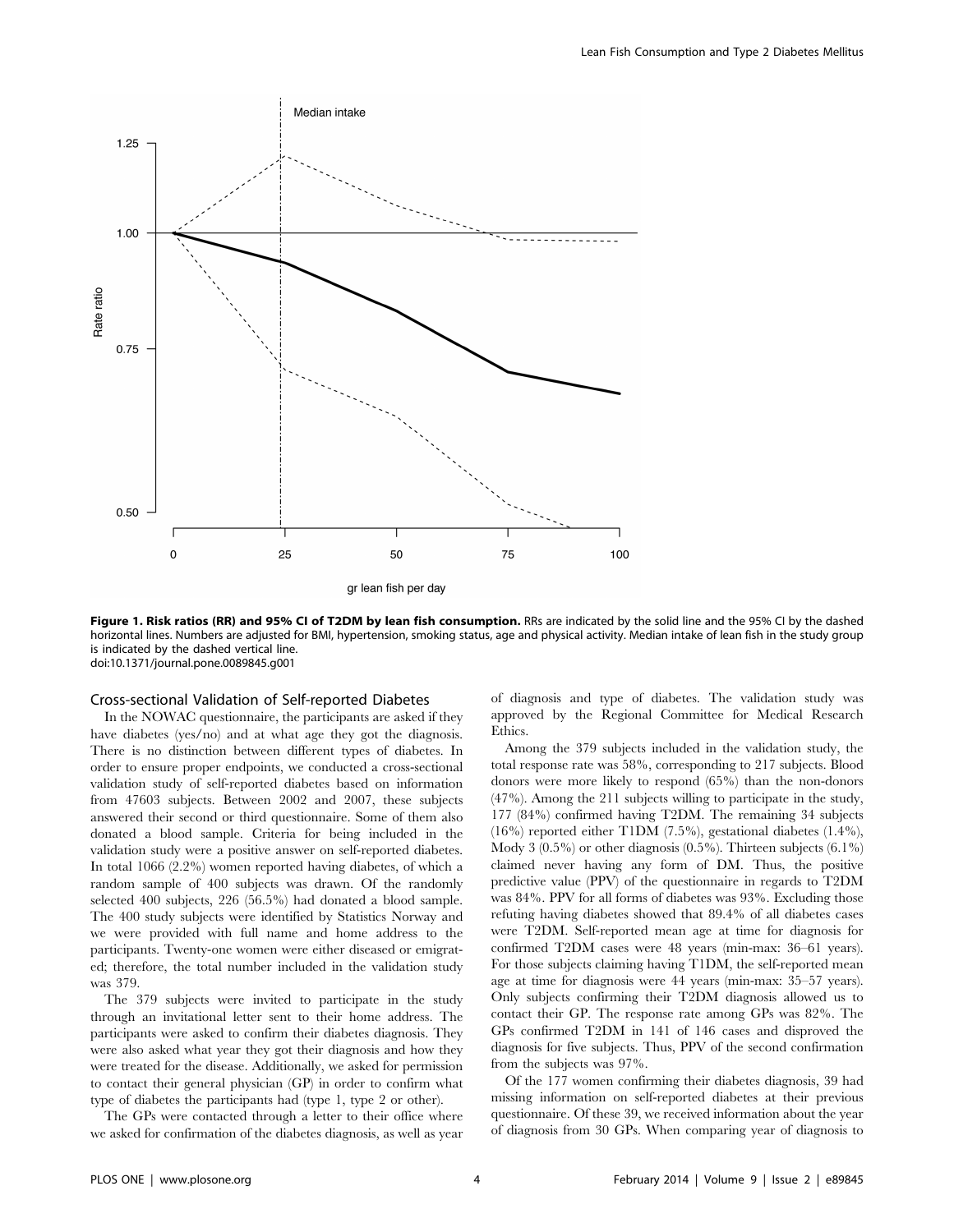

Figure 2. Risk ratios (RR) and 95% CI by fatty fish consumption. RRs are indicated by the solid line and the 95% CI by the dashed horizontal lines. Numbers are adjusted for BMI, hypertension, smoking status, age and physical activity. Median intake of fatty fish in the study group is indicated by the dashed vertical line. doi:10.1371/journal.pone.0089845.g002

date of baseline questionnaire, we found that 25 (83.3%) were incident cases, i.e., missing information on self-reported diabetes was equal to ''No''. For 1 (3.3%) subject, year of diagnosis were prior to date of first questionnaire and for the remaining four (13.3%) subjects, it was unclear as year of diagnosis and date of first questionnaire were less than six months apart.

## The Prospective Analysis of Fish Consumption and Risk of Type 2 Diabetes

**Study population.** A total of 48232 women were included in the prospective analysis of fish consumption and risk of T2DM. The study subjects answered the baseline questionnaire between 1996 and 1998. Between 2002 and 2005, the subjects were followed-up with a repeated questionnaire, thus follow-up time were defined by date of questionnaire at baseline and date of questionnaire at follow-up. As we had no valid confirmation of date of diagnosis for the cases, their follow-up time was defined as half the time between the two questionnaires.

At baseline, there were 542 self-reported prevalent cases of diabetes, which were excluded from further analyses. In addition, 2132 women were excluded as they were not asked dietary questions at baseline and 86 subjects that were not asked questions on disease history. We made further exclusions for baseline missing information on key co-variates including body mass index (BMI,  $n = 738$ ), physical activity ( $n = 2739$ ) and smoking ( $n = 1620$ ). We further restricted the analyses to only those with a certain detailed dietary questionnaire at baseline (n = 34845). Subjects being in the

top 1% or bottom 1% of the ratio of total daily energy intake and basal metabolic rate (calculated from weight, height and age at baseline) were excluded ( $n = 698$ ). We further excluded subjects with history of stroke, angina or heart attack ( $n = 407$ ). There were 4811 subjects with missing information on hypertension (yes/no). Including their missing answers as negative answers did not change the effect estimates substantially, and thus they were included in the analysis. In total, 33740 subjects were included in the prospective analyses.

Exposure variables. Daily intake (g/day) of fatty fish, lean fish, processed fish products, total fish and use of cod liver oil supplements were explored. Fatty fish included salmon, trout, herring, mackerel, wolffish, redfish and flounder whereas lean fish comprised cod, saithe, pollock and haddock. Fish products included fish fingers (coated in bread crumbles), minced fish products (fish cakes, fish balls etc.) and fish au gratin. These are mainly made from lean fish and contain on average 30–50% fish. Even though fish products contain lean fish, this variable was evaluated separately since it consists of a large proportion of flour, milk and fat as well. Total fish included fatty fish, lean fish, fish products, preserved fish for bread, fish liver, fish roe and crustaceans. Use of cod liver oil supplements was assembled into two categories (yes/no).

End-point. Of the 33740 subjects included in the prospective analyses, there were 479 reported incident cases of diabetes at follow-up. However, only 335 of these subjects had a negative answer on diabetes at baseline and a positive at follow-up. The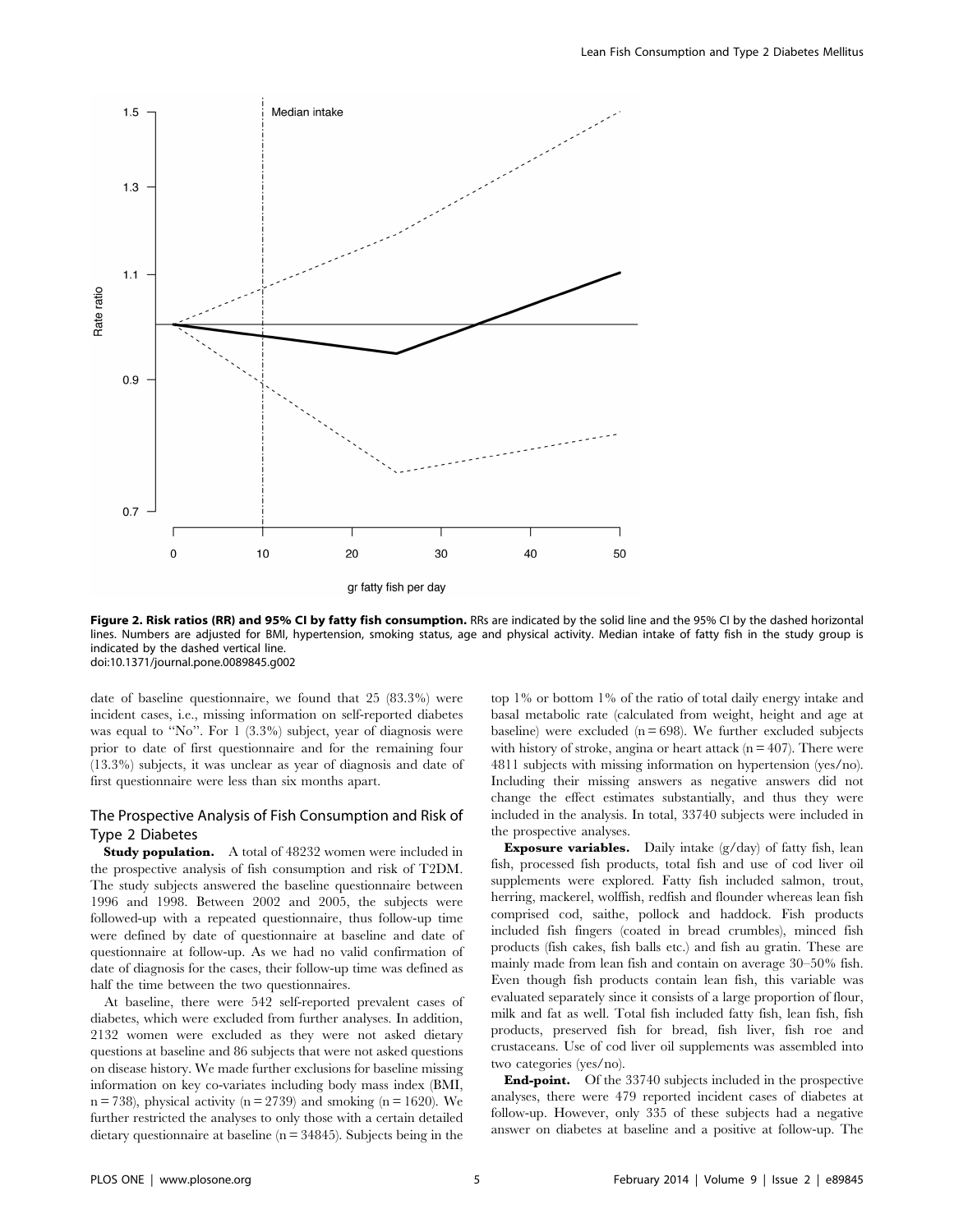

Figure 3. Risk ratios (RR) and 95% CI by fish product consumption. RRs are indicated by the solid line and the 95% CI by the dashed horizontal lines. Numbers are adjusted for BMI, hypertension, smoking status, age and physical activity. Median intake of fish products in the study group is indicated by the dashed vertical line. doi:10.1371/journal.pone.0089845.g003

remaining 144 subjects had missing answers on the diabetes question at baseline and a positive answer at follow-up. For the prospective analyses, missing information on diabetes were interpreted as a negative answer, thus, 479 cases were included in the study. The cases are hereafter referred to as T2DM cases.

#### Statistical Methods

The freely available statistical software R (version 3.0.0) with the packages Epi, splines and survival was used for the statistical analyses (http://www.cran.r-project.org). Differences in baseline characteristics between diabetes cases and the non-diabetic subjects were evaluated using analyses of variance and chi square test. Risk ratios and their corresponding 95% CI were estimated using Poisson regression with the log-person time as offset and the use of natural splines with 4 degrees of freedom for the exposure variables of interest. When Poisson regression is used for modeling rates, the logarithm of the time unit (here person-years) is added to the model as a fixed variable to take into account the various person-time of the study subject. This is called an ''offset''. Natural splines split the exposure variables into segments and fit a cubic function for each segment. Within each segment, the function is estimated to be constant. By extracting the knots (the cut-off values between segments) and the boundary knots (the extreme values of the exposure variable) for the splines, a contrast matrix was constructed, which was multiplied with the effects estimates of the splines. This way it is possible to predict the effect of the exposure variables on T2DM at specified points, here every 25 g intake per day. The effect were predicted well within the range of the original data set as the effect estimates becomes more uncertain close to extremes, due to the right-skewed distribution of the fish variables. Due to the lower consumption of fatty fish in the study group, risk ratios were only predicted up to 50 g/d compared to 75 g/d or 225 g/d for the other exposure variables.

We evaluated the effect of all exposure variables and co-variates separately, age-adjusted and in multivariate models. The following co-variates were explored : body mass index (BMI, assembled into three categories:  $\langle 25 \text{ kg/m}^2, 25\text{--}30 \text{ kg/m}^2, \rangle$  > 30 kg/m<sup>2</sup>), physical activity (recorded in the questionnaire on a scale ranging from 1 to 10 and assembled into three categories; ''low'' (1–3), ''moderate'' (4–7) and ''high'' (8–10), years of education (assembled into three categories " $\leq 10$  years", "10–12 years", " $>12$ years''), total energy intake (kcal/d), alcohol intake (assembled into four categories; "0 g/d", "1–50 g/d", "51–100 g/d", ">100 g/ d''), smoking status (assembled into three categories; ''never'', ''former'', ''current''), self-reported hypertension (yes/no), calculated daily intake of saturated fat (g/d) and carbohydrates (g/d). The models were also evaluated for adjustment of the various types of fish consumed. Analysis of variance was used for assessing whether inclusion of an extra co-variate improved the model or not. The residual deviance was computed for the full and the reduced model and compared. The model with lowest residual deviance was considered having the best model fit. If there was no significant evidence for a better model fit when including an additional co-variate, the simplest model was preferred.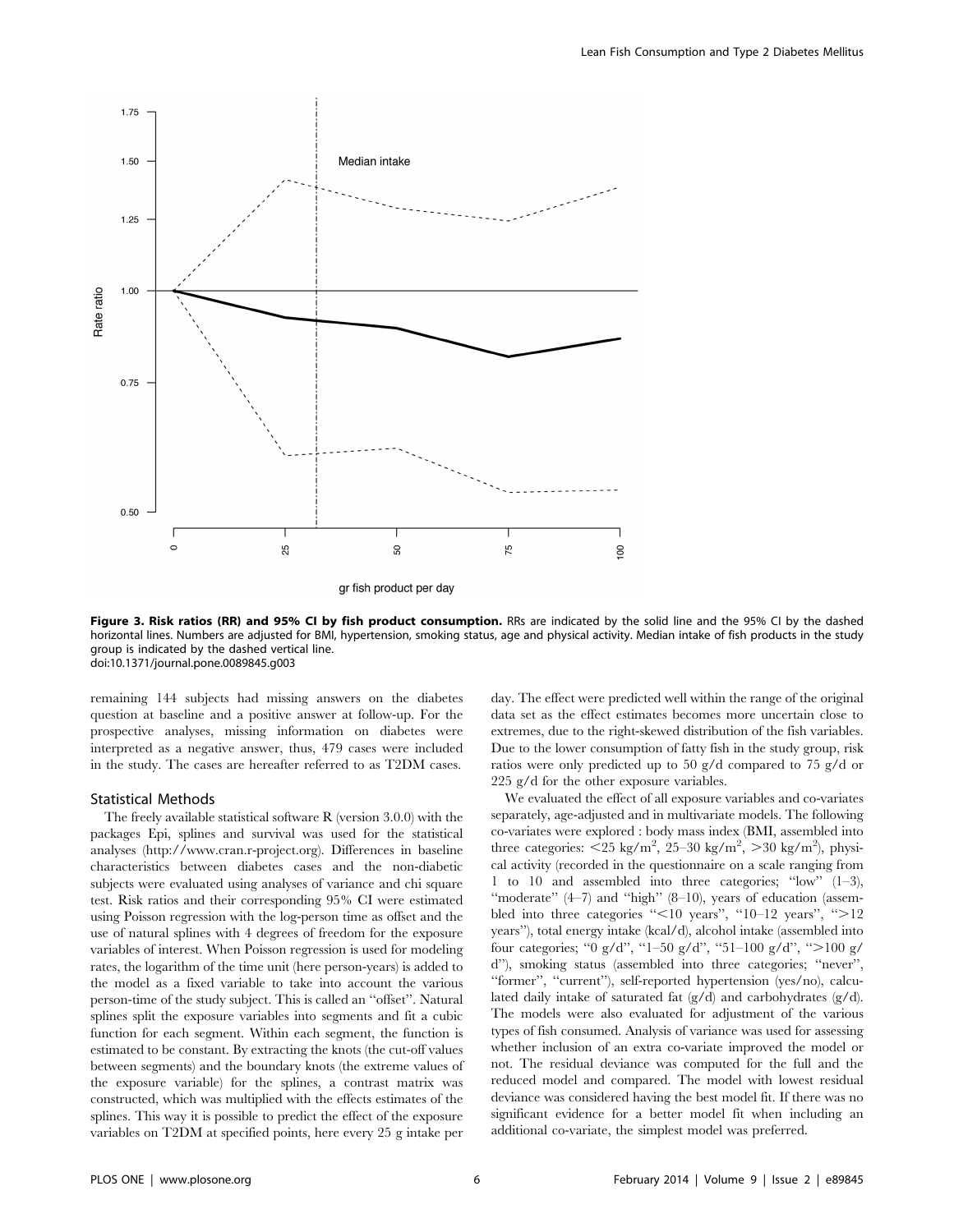

Figure 4. Risk ratios (RR) and 95% CI by total fish consumption. RRs are indicated by the solid line and the 95% CI by the dashed horizontal lines. Numbers are adjusted for BMI, hypertension, smoking status, age and physical activity. Median intake of total fish in the study group is indicated by the dashed vertical line. doi:10.1371/journal.pone.0089845.g004

## Results

## Fish Consumption and Risk of Type 2 Diabetes

Baseline characteristics of the total study population, the incident T2DM cases and the non-diabetic subjects are provided in Table 1. Mean age at enrollment was 47.9 years (min-max: 40– 55), 31.9% were current smokers and 55.2% had more than 12 years of school. The majority (65.0%) of women had  $BMI<25$  kg/ m<sup>2</sup>. Diabetes cases were significantly different from the nondiabetics in a number of ways: almost 80% of diabetes cases were characterized as overweight ( $>$ 25 kg/m<sup>2</sup>) or obese ( $>$ 30 kg/m<sup>2</sup>). In addition, a larger proportion of diabetes cases reported low physical activity (22.5% vs. 11.9%), higher prevalence of hypertension (28.6% vs. 9.3%) and more former or current smokers than the non-diabetics. The prospective diabetes cases were further characterized by less education, lower alcohol consumption and slightly lower intake of total carbohydrates than the non-diabetics at baseline.

Mean intake of total fish in the study group was 93 g/d (median 83 g/d, min-max: 0–567 g/d), dominated by intake of fish products (mean: 37 g/d, median: 32 g/d, min-max: 0–255 g/d) and lean fish (mean 29 g/d, median: 24 g/d, min-max: 0–244 g/ d). Mean intake of fatty fish was 15 g/d (median: 10 g/d, minmax: 0–260 g/d). Forty-five percent of the study group used cod liver oil supplements at least once a week.

Crude and age-adjusted risk ratios (RR) of T2DM in relation to the exposure variables and the co-variates are listed in Table 2. Body mass index, hypertension, physical activity, alcohol consumption and smoking were strongest associated with T2DM (Table 2).

Multivariate adjusted RR for intake of lean fish, fatty fish, fish products, total fish, and cod liver oil supplements in relation to risk of T2DM are illustrated in Figure 1–4 and listed in Table 3. Consuming 75–100 g of lean fish per day, reduced the risk of T2DM by approximately 30% (Table 3 and Figure 2). Intake of fatty fish, fish products, total fish or cod liver oil supplement had no effect on T2DM (Table 3, Figure 1–4).

#### Prevalence and Incidence of Diabetes in NOWAC

Prior to any exclusions made, the study population consisted of 48232 subjects of whom 1232 reported having DM at follow-up (year 2002–2007). Thus, the prevalence of all forms of DM at follow-up was 2.6%. After the exclusions, 479 incident T2DM cases were identified in the prospective study group of 33740 subjects and 199054.4 person years. Thus, the overall incidence rate per 1000 person years was 2.41 (95% CI: 2.20, 2.63). Figure 5 shows the incident rate of T2DM in the study population by age.

We conducted a sensitivity analyses on the incidence proportion by excluding all subjects with missing answers on self-reported diabetes. This way, we identified 335 incident diabetes cases in a total study group of 24429 subjects, contributing with 144591.2 person years. Thus excluding missing answers resulted in an incidence rate per 1000 person years of 2.32 (95% CI 2.08, 2.58).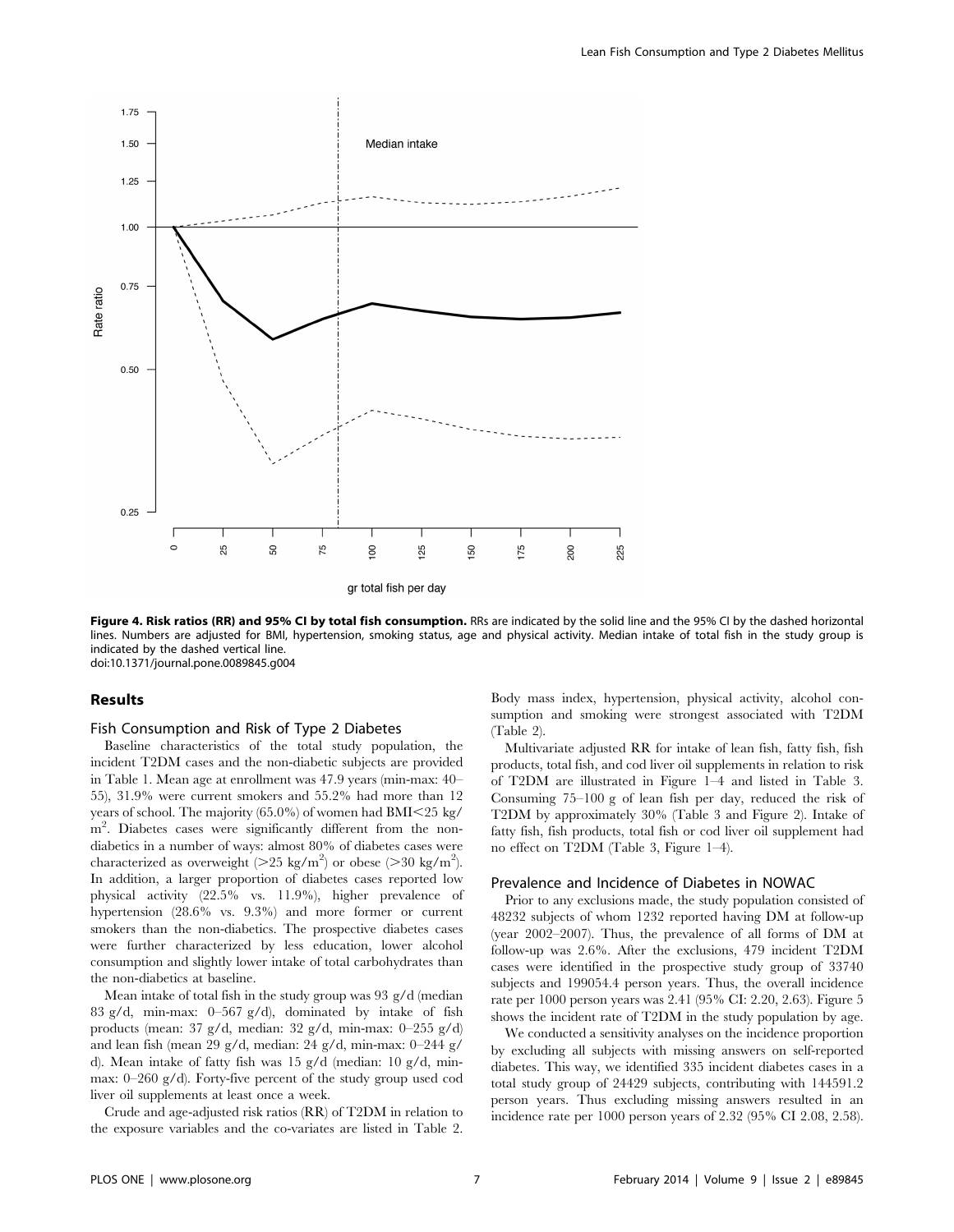Table 3. Risk of T2DM in relation to fish consumption in the study population  $(n = 33740)$ .

| RR (95% CI) <sup>a</sup> | p-value |
|--------------------------|---------|
| 1.00                     |         |
| 0.93(0.71, 1.21)         | 0.59    |
| $0.82$ (0.63, 1.07)      | 0.15    |
| $0.71$ (0.51, 0.98)      | 0.04    |
| $0.67$ (0.46, 0.98)      | 0.04    |
|                          |         |
| 1.00                     |         |
| 0.95(0.75, 1.19)         | 0.63    |
| $1.1$ (0.81, 1.50)       | 0.53    |
|                          |         |
| 1.00                     |         |
| $0.92$ $(0.60, 1.42)$    | 0.70    |
| $0.89$ $(0.61, 1.29)$    | 0.54    |
| $0.81$ $(0.53, 1.24)$    | 0.34    |
| 0.86 (0.54, 1.38)        | 0.54    |
|                          |         |
| 1.00                     |         |
| 0.70(0.47, 1.03)         | 0.07    |
| $0.58$ $(0.32, 1.06)$    | 0.08    |
| $0.64$ $(0.36, 1.12)$    | 0.12    |
| $0.69$ $(0.41, 1.16)$    | 0.16    |
| $0.67$ $(0.39, 1.12)$    | 0.13    |
| $0.65$ $(0.37, 1.12)$    | 0.12    |
| $0.64$ $(0.36, 1.13)$    | 0.12    |
| $0.64$ (0.36, 1.16)      | 0.14    |
| $0.66$ $(0.36, 1.21)$    | 0.18    |
|                          |         |
| 1.00                     |         |
| 0.95(0.79, 1.14)         | 0.56    |
|                          |         |

Risk ratios (RR) and 95% confidence intervals (95% CI) are provided. <sup>a</sup>Adjusted for age, BMI, smoking status, physical activity and hypertension. doi:10.1371/journal.pone.0089845.t003

#### Discussion

In this national representative study group, we found a beneficial effect of lean fish consumption on T2DM. Consumption of 75–100 g of lean fish per day, corresponding to approximately 2.5–3 large servings per week, was associated with a reduced risk of T2DM by close to 30%, compared to zero consumption. It is important to emphasize that lean fish here refers to boiled or fried whole fish or filets of cod, saithe, haddock or pollock. Processed fish products containing lean fish as well as flour, milk and fat, had no effect on T2DM, nor had consumption of fatty fish, total fish intake or cod liver oil supplements.

It remains unclear whether lean fish in itself has a protective effect on T2DM or that lean fish consumers have a protective lifestyle that we were not able to take into account in the present study. However, dietary patterns have previously been assessed in the NOWAC cohort where fish eaters were characterized by a high intake of lean and fatty fish and fish products, potatoes, carrots, boiled coffee and fat and sauce for fish [23]. Additionally, they were mainly residing in the north and west of Norway, had lower education, were older and had higher BMI than subjects belonging to the other dietary clusters. A large proportion was also former or current smokers, thus, fish eaters were not immediately characterized by a healthy lifestyle. Nevertheless, the amino acid taurine is likely to be present in higher concentrations in cod than in farmed salmon [24]. Taurine has showed protective effect on CVD [25] and is suggested to have beneficial effect on the development of metabolic syndrome and DM [26].

A protective effect from total fish consumption and intake of small and medium sized fish was observed in Japanese men, but not in women (median intake of 63 g/d in the second quartile of total fish intake) [8]. The Shanghai Women's health study reports a beneficial effect of fish consumption among Chinese middle-aged women (median intake of fish and shellfish  $\sim$ 40 g/d) [27]. Both cohorts had a considerable lower daily intake of fish than study subjects in the present study (median intake: 83 g/d) and none of them distinguished between fatty and lean fish. In a large casecohort study across eight European countries, no effect of total fish consumption on T2DM was observed, however they found a weak beneficial effect of fatty fish intake [11]. In that study, the median intake of fish and shellfish in the highest intake group were approximately 73 g/d, thus also lower than in the present study group. Positive associations between total fish consumption and T2DM have been reported in three papers [5–7], two from the United States comprising four different cohorts and one from the Netherlands. The studies from the United States explored total fish intake, whereas the Dutch study also evaluated fatty and lean fish separately, but with significant result for total fish only. In the present study, we clearly demonstrate that discriminating between different types of fish is crucial when assessing the effect of fish consumption on T2DM. As types of fish consumed vary across countries, comparing total fish intake only, may lead to misinterpretations. Cooking methods and side dishes should also be taken into account as pointed out be Patel et al [11].

Fish, and especially fatty fish, is a considerable source of n-3 fatty acids for humans. Fatty fish also contain fat-soluble persistent organic pollutants (POPs) which are anthropogenic compounds that may affect human health. The fact that fatty fish is both a source of nutrients and POPs have led to debates about the benefits and risks of fatty fish consumption [28]. Some experimental studies have raised concerns about increased risk of metabolic syndrome and T2DM after consumption of fatty fish due POPs [29]. We have previously demonstrated that fish and seafood is a source of POPs for women in the NOWAC cohort, even though only marginal differences in contaminant burden between high and low consumers of total seafood was observed [30,31]. It is therefore important to clearly point out that no unfavorable effects of any kind of fish consumption or use of cod liver oil supplements on T2DM was observed in this study. As humans have a much more variable diet than test animals, direct comparisons to test animals fed on a specific diet (e.g. salmon) is of limited validity. Additionally it is important to emphasize that lean fish has negligible concentrations of POPs in the muscles as compared to fatty fish.

The prevalence of DM (all forms) in NOWAC was 2.6%, which is considered low on a global scale. In the United States, the corresponding number for women above 20 years of age is 10.8% [32] and in Denmark the prevalence of DM among women were 4.07% in 2007 [33]. In 2004, a prevalence study of DM in Norway was published, summarizing data from several public health surveys [34]. Among women in the age group 40–69 years the average prevalence varied from 1.1% to 3.2%, reflecting the same low occurrence as found in this study. The age-adjusted overall incidence of 2.41 per 1000 person years in the current study (mean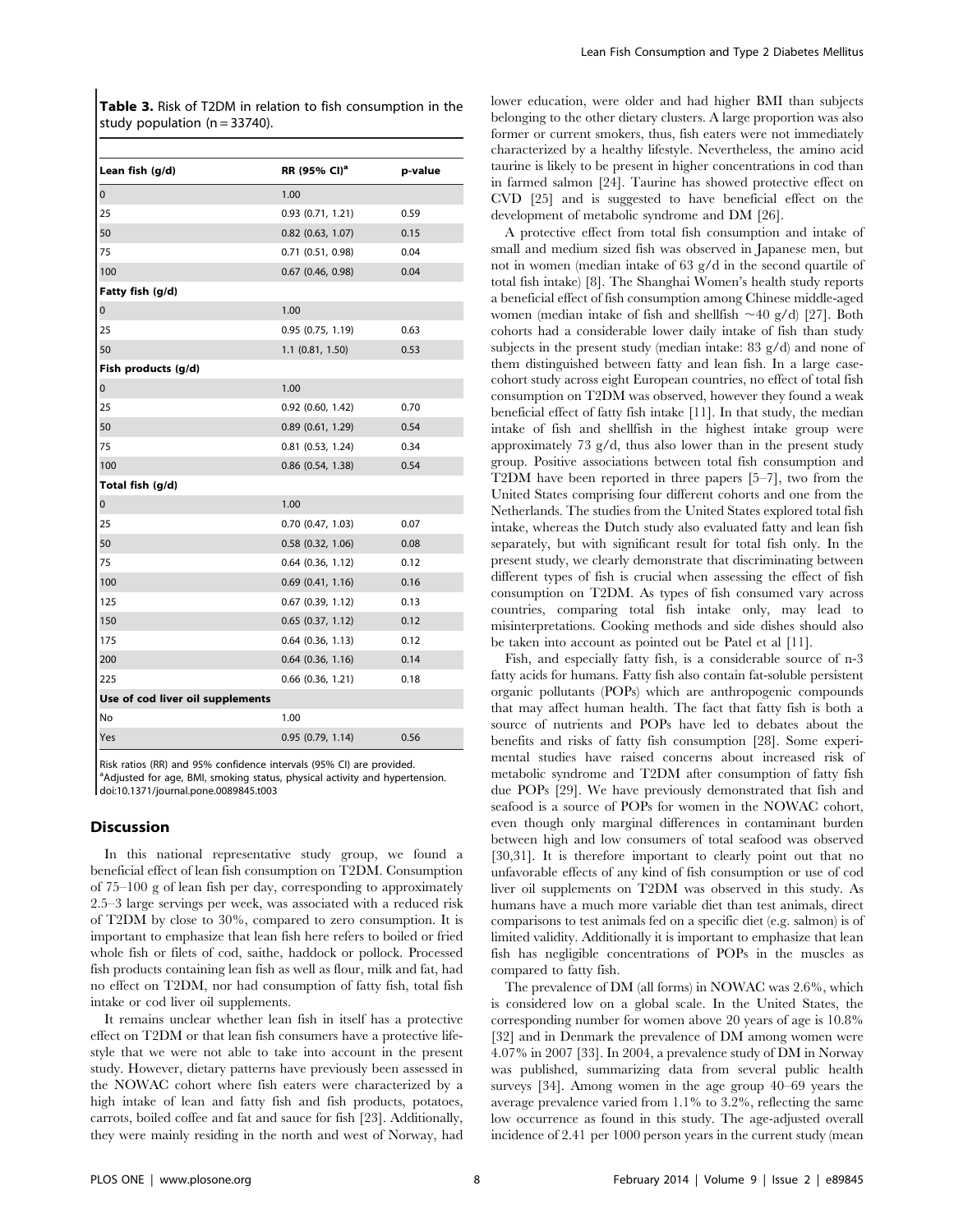

Figure 5. Incidence rate of DM by age in the NOWAC cohort. doi:10.1371/journal.pone.0089845.g005

age at baseline 48 years) is however similar to what has been reported in Denmark (3.0/1000 person years for women age 50) in 2004 [33]. In this study, we treated missing information on diabetes status as a negative answer. When conducting a sensitivity analyses on the incidence rates and removing all subjects with missing answers on self-reported DM, there was no significant difference in calculated incidence rates (overlapping confidence intervals). Additionally, results from our validation study suggest that missing answer on diabetes status can be interpreted as a negative response. This is further supported by a test-retest study on disease reproducibility in NOWAC (un-published data). We therefore considered the risk of overestimation of T2DM cases in the prospective analyses as very limited.

The aim of the cross-sectional validation study was to evaluate the positive predictive value of the NOWAC questionnaire in regards to T2DM. For all forms of DM the PPV were 93%, which we consider good. For T2DM the corresponding number was 84%. Thus, there was a 16% risk of overestimating T2DM cases, where 8% corresponded to T1DM. Including a pre-defined criteria of age at diagnosis  $>35$  years will not improve the PPV as the self-reported mean age at time for diagnosis were 44 years among those claiming having T1DM and 48 years for T2DM cases. In a prospective setting the percentage of misclassification/ overestimation of T2DM cases are likely to be less than obtained in this cross-sectional study as more than one questionnaire is available and prevalent cases at baseline can be excluded. Additionally we found that T2DM comprised 89% of DM, which is in line with previous findings worldwide [35]. We conclude that in the NOWAC study which comprise middle-aged women only, a positive answer on self-reported diabetes are likely to reflect T2DM. In order to identify T1DM cases, contact with the subjects GP is necessary.

The NOWAC study is a national representative cohort, which brings the advantage of incidence and prevalence calculations. Additionally, the NOWAC FFQ contains detailed information on various types of fish consumed, which generates a trustworthy measure of exposure. There are however a few limitations with the present study; we had no information about family history of diabetes and was not able to adjust the analyses for that risk factor. Furthermore, we had no ascertainment that those subjects reporting not having diabetes actually did not have the disease. The detailed FFQ on fish consumption may increase the risk of over-reporting fish intake.

#### Conclusion

Lean fish consumption of 75–100 g/d had a beneficial effect on T2DM. Unfavorable effects of fatty fish consumption or use of cod liver oil supplements on T2DM were not observed.

## Acknowledgments

We thank all dedicated participants in the NOWAC study. We also like to acknowledge Bente Augdal, Maria Henningsen, Marita Melhus and Nicolle Mode for administrative assistance as well as Guri Skeie and Anette Hjartåker for developing the NOWAC FFQ.